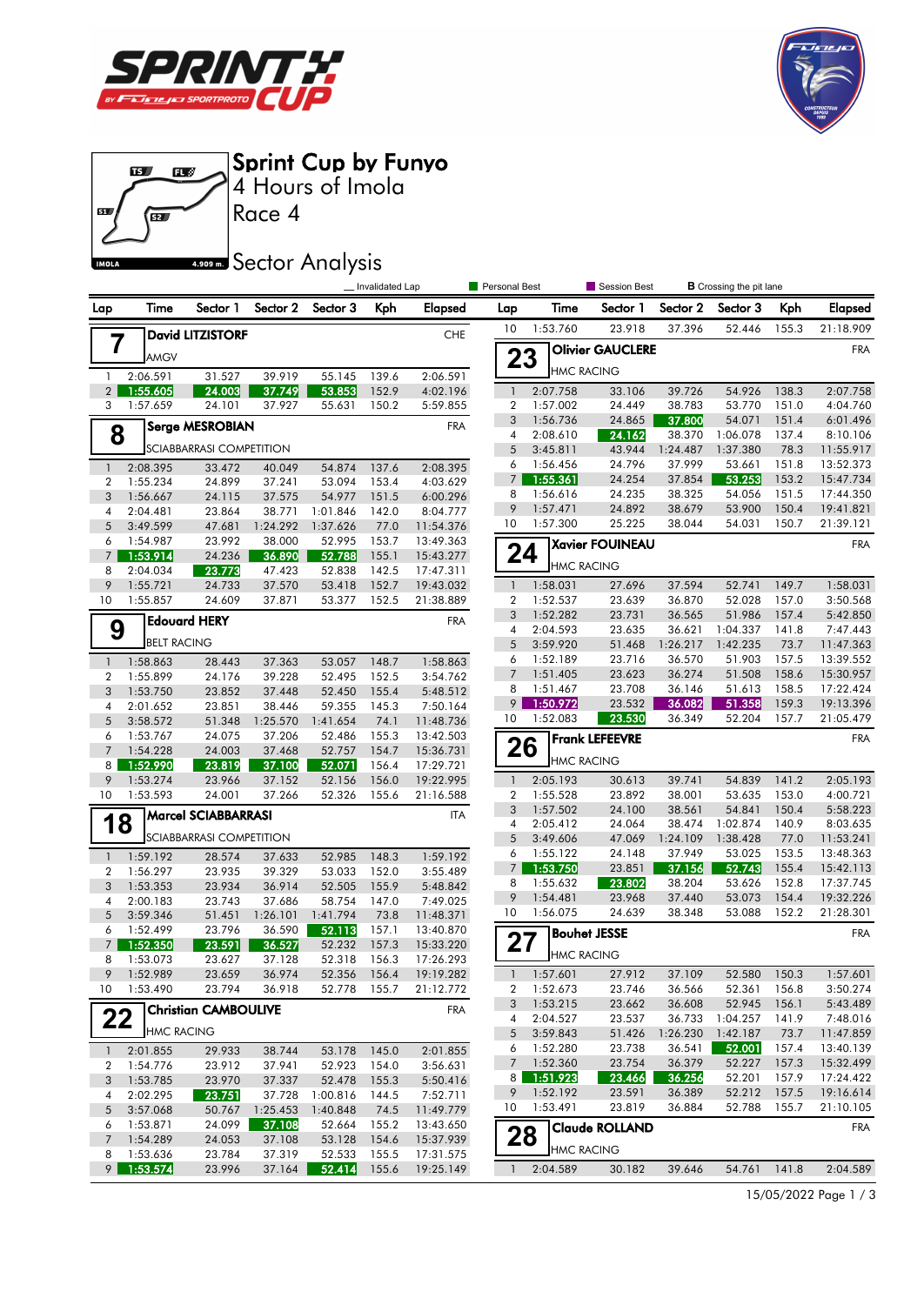





**IMOLA** 

## **4.909mm** Sector Analysis

|                 |                      |                           |                    |                    | _Invalidated Lap |                        | Personal Best            |                      | Session Best              | <b>B</b> Crossing the pit lane |                    |                |                        |
|-----------------|----------------------|---------------------------|--------------------|--------------------|------------------|------------------------|--------------------------|----------------------|---------------------------|--------------------------------|--------------------|----------------|------------------------|
| Lap             | Time                 | Sector 1                  | Sector 2           | Sector 3           | Kph              | <b>Elapsed</b>         | Lap                      | Time                 | Sector 1                  | Sector 2                       | Sector 3           | Kph            | <b>Elapsed</b>         |
| $\overline{2}$  | 1:55.791             | 24.196                    | 37.927             | 53.668             | 152.6            | 4:00.380               | 1                        | 1:55.629             | 26.387                    | 36.673                         | 52.569             | 152.8          | 1:55.629               |
| 3               | 1:56.564             | 24.312                    | 38.305             | 53.947             | 151.6            | 5:56.944               | $\overline{2}$           | 1:52.279             | 23.511                    | 36.404                         | 52.364             | 157.4          | 3:47.908               |
|                 |                      | <b>Axel DOLHEM</b>        |                    |                    |                  | <b>FRA</b>             | 3                        | 1:51.605             | 23.388                    | 36.234                         | 51.983             | 158.3          | 5:39.513               |
| 29              | <b>HMC RACING</b>    |                           |                    |                    |                  |                        | $\overline{\mathcal{A}}$ | 2:07.111             | 23.313                    | 36.109                         | 1:07.689           | 139.0          | 7:46.624               |
|                 |                      |                           |                    |                    |                  |                        | 5                        | 4:00.310             | 51.295                    | 1:26.594                       | 1:42.421           | 73.5           | 11:46.934              |
| $\mathbf{1}$    | 2:02.339             | 29.350                    | 38.882             | 54.107             | 144.5            | 2:02.339               | $6 \mid$                 | 1:51.442             | 23.462                    | 36.146                         | 51.834<br>51.830   | 158.6<br>158.3 | 13:38.376              |
| $\overline{2}$  | 1:55.390             | 24.006                    | 38.047             | 53.337             | 153.2            | 3:57.729               | 7<br>8                   | 1:51.625<br>1:51.712 | 23.355<br>23.322          | 36.440<br>36.209               | 52.181             | 158.2          | 15:30.001<br>17:21.713 |
| 3               | 1:55.505             | 23.767                    | 37.679             | 54.059             | 153.0            | 5:53.234               | 9                        | 1:51.471             | 23.463                    | 36.191                         | 51.817             | 158.5          | 19:13.184              |
| $\sqrt{4}$<br>5 | 2:02.331             | 24.738<br>52.513          | 37.887<br>1:24.432 | 59.706             | 144.5            | 7:55.565               | 10                       | 1:52.046             | 23.442                    | 36.139                         | 52.465             | 157.7          | 21:05.230              |
| 6               | 3:56.141<br>1:55.605 | 24.073                    | 38.813             | 1:39.196<br>52.719 | 74.8<br>152.9    | 11:51.706<br>13:47.311 |                          |                      |                           |                                |                    |                |                        |
| 7               | 1:54.512             | 23.758                    | 37.691             | 53.063             | 154.3            | 15:41.823              | 83                       |                      | <b>Dominique ARNOUX</b>   |                                |                    |                | <b>FRA</b>             |
| 8               | 1:55.368             | 23.893                    | 37.929             | 53.546             | 153.2            | 17:37.191              |                          | AMGV                 |                           |                                |                    |                |                        |
| 9               | 1:54.474             | 24.001                    | 37.344             | 53.129             | 154.4            | 19:31.665              | 1                        | 2:07.734             | 32.441                    | 40.069                         | 55.224             | 138.4          | 2:07.734               |
| 10              | 1:54.977             | 23.903                    | 37.621             | 53.453             | 153.7            | 21:26.642              | $\overline{2}$           | 1:59.195             | 26.438                    | 38.315                         | 54.442             | 148.3          | 4:06.929               |
|                 |                      | <b>Yves ORHANT</b>        |                    |                    |                  | <b>FRA</b>             | 3 <sup>1</sup>           | 1:57.872             | 24.504                    | 38.434                         | 54.934             | 149.9          | 6:04.801               |
| 35              |                      |                           |                    |                    |                  |                        | $\overline{\mathcal{A}}$ | 2:05.952             | 24.905                    | 39.671                         | 1:01.376           | 140.3          | 8:10.753               |
|                 | YO                   |                           |                    |                    |                  |                        | 5                        | 3:45.438             | 44.879                    | 1:23.928                       | 1:36.631           | 78.4           | 11:56.191              |
| $\mathbf{1}$    | 2:03.925             | 30.990                    | 39.040             | 53.895             | 142.6            | 2:03.925               | 6                        | 1:58.770             | 24.878                    | 39.159                         | 54.733             | 148.8          | 13:54.961              |
| $\overline{2}$  | 1:54.638             | 23.768                    | 37.476             | 53.394             | 154.2            | 3:58.563               | 7                        | 1:58.394             | 24.581                    | 38.877                         | 54.936             | 149.3          | 15:53.355              |
| 3               | 1:53.747             | 23.768                    | 37.061             | 52.918             | 155.4            | 5:52.310               | 8                        | 1:59.155             | 24.564                    | 39.036                         | 55.555             | 148.3          | 17:52.510              |
| $\overline{4}$  | 2:02.446             | 23.929                    | 37.689             | 1:00.828           | 144.3            | 7:54.756               | 9                        | 2:00.220             | 25.879                    | 39.300                         | 55.041             | 147.0          | 19:52.730              |
| 5               | 3:55.751             | 51.099                    | 1:24.128           | 1:40.524           | 75.0             | 11:50.507              | 10                       | 1:58.831             | 24.521                    | 39.182                         | 55.128             | 148.7          | 21:51.561              |
| 6               | 1:53.793             | 24.034                    | 37.197             | 52.562             | 155.3            | 13:44.300              | 222                      |                      | <b>Gregory DE SYBOURG</b> |                                |                    |                | <b>CHE</b>             |
| 7               | 1:54.171             | 24.153                    | 37.220             | 52.798             | 154.8            | 15:38.471              |                          | <b>BELT RACING</b>   |                           |                                |                    |                |                        |
| 8<br>9          | 1:55.191             | 24.038                    | 38.305             | 52.848             | 153.4            | 17:33.662              | $\mathbf{1}$             | 1:56.799             | 27.285                    | 36.837                         |                    |                | 1:56.799               |
| 10              | 1:55.935<br>1:57.859 | 24.192<br>24.592          | 37.391<br>38.477   | 54.352<br>54.790   | 152.4<br>149.9   | 19:29.597<br>21:27.456 | $\overline{2}$           | 1:52.543             | 23.947                    | 36.284                         | 52.677<br>52.312   | 151.3<br>157.0 | 3:49.342               |
|                 |                      |                           |                    |                    |                  |                        |                          | 3 1:52.189           | 23.587                    | 36.289                         | 52.313             | 157.5          | 5:41.531               |
| 49              | Naar DEKEL           |                           |                    |                    |                  | <b>ISR</b>             |                          |                      |                           |                                |                    |                | <b>FRA</b>             |
|                 | <b>BELT RACING</b>   |                           |                    |                    |                  |                        | 249                      |                      | David BRAUNSTEIN          |                                |                    |                |                        |
| $\mathbf{1}$    | 2:07.869             | 32.724                    | 40.551             | 54.594             | 138.2            | 2:07.869               |                          |                      | KAIROS RACING             |                                |                    |                |                        |
| $\overline{2}$  | 1:54.896             | 24.640                    | 37.637             | 52.619             | 153.8            | 4:02.765               | $\mathbf{1}$             | 2:02.809             | 29.781                    | 39.334                         | 53.694             | 143.9          | 2:02.809               |
| 3               | 1:56.773             | 24.021                    | 38.174             | 54.578             | 151.3            | 5:59.538               | $\overline{\mathbf{c}}$  | 1:56.263             | 23.964                    | 38.015                         | 54.284             | 152.0          | 3:59.072               |
| $\overline{4}$  | 2:10.267             | 24.092                    | 39.013             | 1:07.162           | 135.7            | 8:09.805               | 3                        | 1:54.358             | 23.610                    | 37.604                         | 53.144             | 154.5          | 5:53.430               |
| 5<br>6          | 3:45.632             | 42.956                    | 1:24.852           | 1:37.824           | 78.3             | 11:55.437              | 4<br>5                   | 2:01.769             | 23.732                    | 37.658                         | 1:00.379           | 145.1<br>74.8  | 7:55.199               |
| 7               | 1:54.684<br>1:54.155 | 24.173<br>23.904          | 37.554<br>37.043   | 52.957<br>53.208   | 154.1<br>154.8   | 13:50.121<br>15:44.276 | 6                        | 3:56.395<br>1:53.780 | 51.765<br>23.879          | 1:24.171<br>37.352             | 1:40.459<br>52.549 | 155.3          | 11:51.594<br>13:45.374 |
| 8               | 1:54.866             | 24.070                    | 37.992             | 52.804             | 153.9            | 17:39.142              | $\overline{7}$           | 1:53.627             | 23.717                    | 37.018                         | 52.892             | 155.5          | 15:39.001              |
| 9               | 1:53.476             | 23.736                    | 37.295             | 52.445             | 155.7            | 19:32.618              | 8                        | 1:53.848             | 23.842                    | 37.471                         | 52.535             | 155.2          | 17:32.849              |
| 10              | 1:54.770             | 24.348                    | 37.141             | 53.281             | 154.0            | 21:27.388              | 9                        | 1:52.847             | 23.589                    | 36.784                         | 52.474             | 156.6          | 19:25.696              |
|                 |                      | <b>Etienne CHAMPETIER</b> |                    |                    |                  | <b>FRA</b>             | 10                       | 1:53.603             | 23.711                    | 37.339                         | 52.553             | 155.6          | 21:19.299              |
| 64              |                      |                           |                    |                    |                  |                        |                          |                      | <b>Remy BROUARD</b>       |                                |                    |                | <b>FRA</b>             |
|                 | <b>AMGV</b>          |                           |                    |                    |                  |                        | 262                      |                      |                           |                                |                    |                |                        |
| $\mathbf{1}$    | 2:06.241             | 31.976                    | 39.099             | 55.166             | 140.0            | 2:06.241               |                          | HMC RACING           |                           |                                |                    |                |                        |
| $\overline{2}$  | 1:55.691             | 23.929                    | 37.765             | 53.997             | 152.8            | 4:01.932               | $\mathbf{1}$             | 2:05.465             | 31.666                    | 39.018                         | 54.781             | 140.9          | 2:05.465               |
| 3               | 1:57.075             | 23.988                    | 38.166             | 54.921             | 150.9            | 5:59.007               | 2                        | 1:55.814             | 24.032                    | 37.995                         | 53.787             | 152.6          | 4:01.279               |
| $\overline{4}$  | 2:05.485             | 24.110                    | 38.787             | 1:02.588           | 140.8            | 8:04.492               | 3                        | 1:56.363             | 24.017                    | 38.397                         | 53.949             | 151.9          | 5:57.642               |
| 5               | 3:49.154             | 47.516                    | 1:23.735           | 1:37.903           | 77.1             | 11:53.646              | 4                        | 2:03.965             | 24.155                    | 38.470                         | 1:01.340           | 142.6          | 8:01.607               |
| 6               | 1:55.482             | 24.175                    | 37.963             | 53.344             | 153.0            | 13:49.128              | 5                        | 3:50.773             | 47.450                    | 1:24.116                       | 1:39.207           | 76.6           | 11:52.380              |
| 7               | 1:54.764             | 23.674                    | 37.005             | 54.085             | 154.0            | 15:43.892              | $6 \mid$                 | 1:53.878             | 23.976                    | 37.507                         | 52.395             | 155.2          | 13:46.258              |
| 8               | 1:56.473             | 24.040                    | 37.908             | 54.525             | 151.7            | 17:40.365              | 7                        | 1:54.193             | 24.128                    | 37.345                         | 52.720             | 154.8          | 15:40.451              |
| 9<br>10         | 1:54.873<br>1:55.123 | 23.814                    | 37.512             | 53.547             | 153.8<br>153.5   | 19:35.238              | 8<br>9                   | 1:54.040             | 23.593                    | 37.388                         | 53.059<br>52.907   | 155.0          | 17:34.491<br>19:28.684 |
|                 |                      | 24.009                    | 37.762             | 53.352             |                  | 21:30.361              | 10                       | 1:54.193<br>1:54.822 | 23.875                    | 37.411<br>37.593               | 53.196             | 154.8<br>153.9 | 21:23.506              |
| 66              |                      | <b>Jonathan DESSENS</b>   |                    |                    |                  | <b>FRA</b>             |                          |                      | 24.033                    |                                |                    |                |                        |
|                 | <b>AMGV</b>          |                           |                    |                    |                  |                        |                          |                      |                           |                                |                    |                |                        |
|                 |                      |                           |                    |                    |                  |                        |                          |                      |                           |                                |                    |                |                        |

15/05/2022 Page 2 / 3